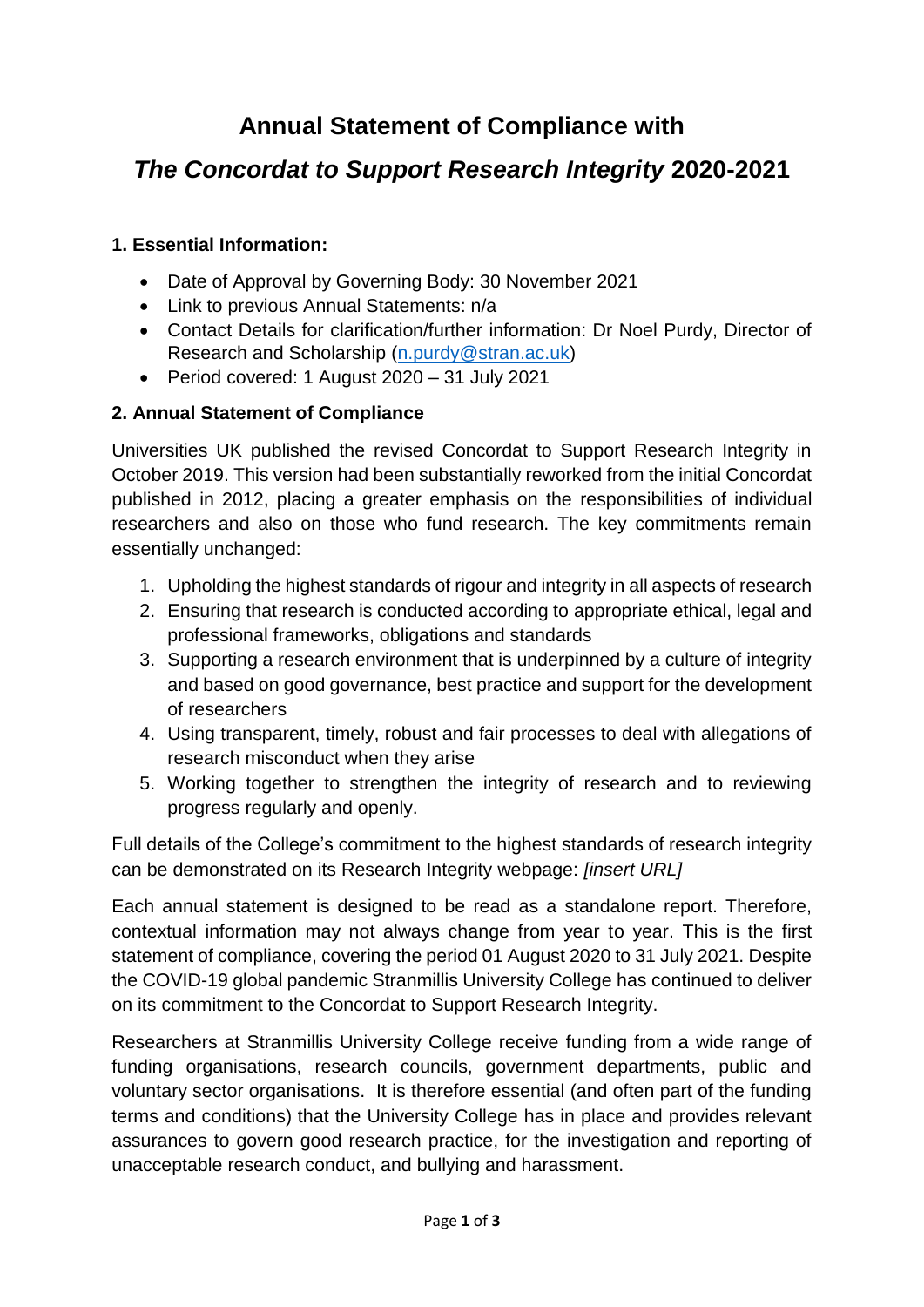#### **3. Summary of Activities undertaken to support research integrity 2020-2021**

In terms of developing a sustainable and ethical research culture, a series of key staffing appointments have helped to create a strong foundation for a sustainable research culture at Stranmillis: including a Senior Leadership post of Director of Research and Scholarship in January 2015 (who reports 3 times a year to the College's Governing Body), a post of Research Office Finance and Development Officer in April 2015, a post of Research Impact Coordinator in August 2015, and most recently the appointment in 2019 of a full-time Research Fellow to the College's Centre for Research in Educational Underachievement, established in 2018. In 2021 the post of Research Fellow was made permanent, which further reflects the commitment of the University College to sustainable research integrity. During 2020-21, the College has extended its research assistant register, which allows research assistants to be appointed to specific research projects as the need arises.

The appointment of a Director of Research and Scholarship reflects the College's commitment to developing a sustainable research culture (a key element of successive College-wide Corporate Plans), and led to the development of a comprehensive new Research Strategy in 2015, revised and updated in 2017 and 2019.

A new *Code of Ethics in Research* and accompanying *Regulations Governing the Allegation and Investigation of Misconduct in Research* were instituted in November 2015 and updated in February 2018 and again in June 2021, providing clear guidance for staff/student researchers. A thorough review led to revised procedures, forms and associated paperwork for internal ethics applications which have ensured robustness and efficiency. The small pool of experienced ethics reviewers has been extended from 6 to 12 members with regular training provided. When completing an ethics application, applicants must confirm that they have read the College's *Code of Ethics in Research.*

Over the next five years, the College remains committed to extending our reputation as a national and international centre for high-quality, practitioner-focused educational research and scholarship through 5 key objectives of its current Research and Scholarship Strategy: [1] To engage in research and scholarship of the highest quality [2] To develop a rich, vibrant and supportive research and scholarship infrastructure characterised by the highest standards of integrity [3] To attract excellent staff and to develop and empower their careers [4] To ensure that our research has an impact on our teaching but also beyond academia yielding broader economic, social and cultural benefits. [5] To extend our national and international reach by engaging in collaborative partnerships and disseminating our research and scholarship.

During the 2020-2021 academic year, research activity was carried out almost entirely online. The main activities in relation to research integrity were the revision and updating of the College's *Code of Ethics in Research* and accompanying *Regulations Governing the Allegation and Investigation of Misconduct in Research* (approved in